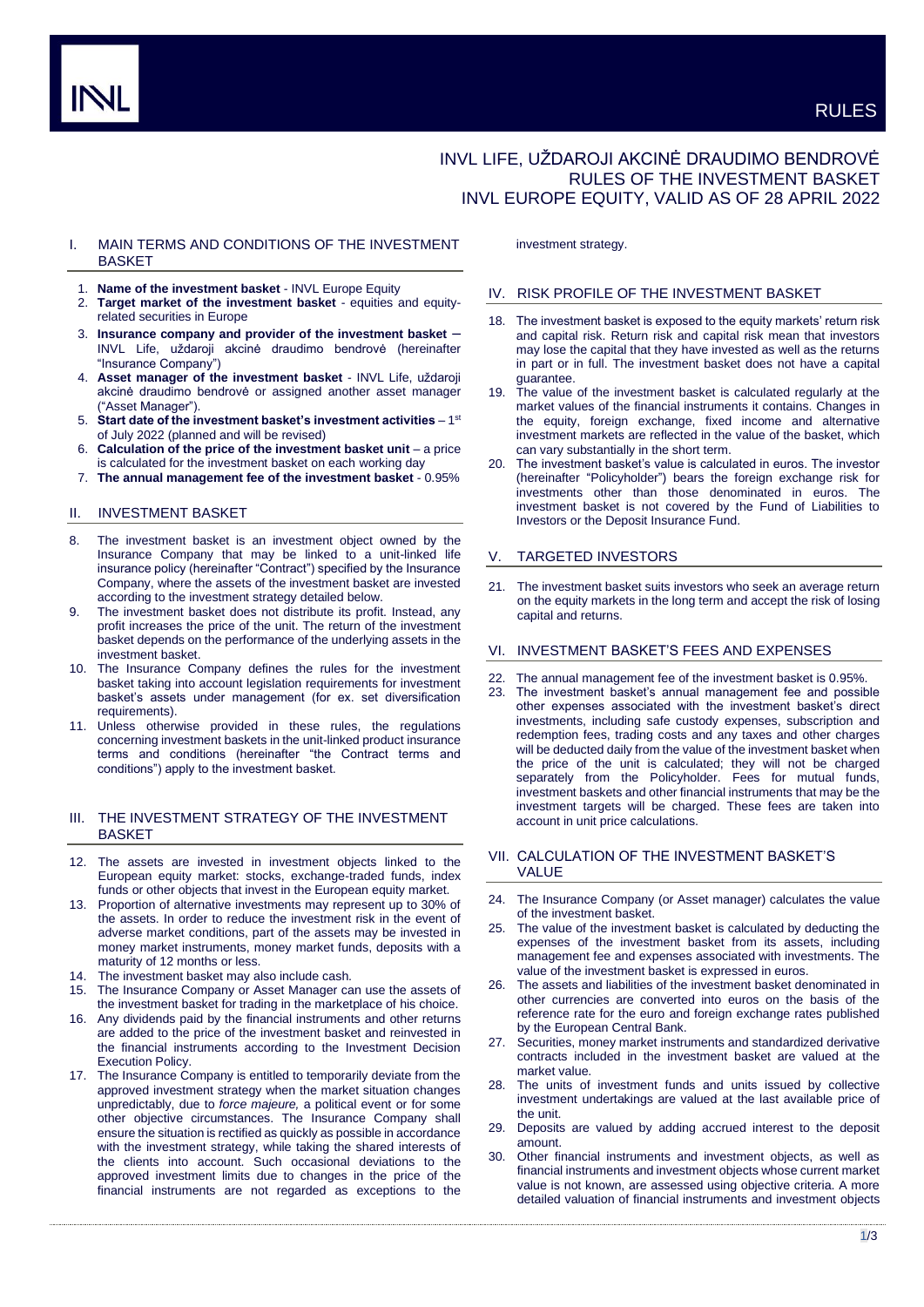is specified in the Insurance Company's internal valuation methodology for investment objects.

31. A value is calculated for the investment basket for the days those Lithuanian banks are generally open (working days). Based on any changes, market disturbances or other similar reasons possibly affecting the investment basket's investments, the Insurance Company (Asset Manager) can interrupt the calculation of the investment basket's value until the calculation of the value can be carried out normally.

# VIII. CALCULATION OF THE UNIT PRICE OF THE INVESTMENT BASKET

- 32. The price of the investment basket unit is calculated by dividing the value of the basket by the number of investment basket units in circulation.
- 33. The unit price of the investment basket may be divided into fractions. The number of investment basket's units and the unit price are rounded to 4 decimal places. The unit price of the investment basket is expressed in euros. The latest unit price of the investment basket is available from the Insurance Company and on the Insurance Company's website.

## IX. LINK BETWEEN INVESTMENT DIRECTION AND CONTRACTAND ASSOCIATED RESTRICTIONS

- 34. Investment basket is linked to the Contract only for the purpose of calculation of capital accumulated in the Contract.
- 35. The subscription of the investment basket's units means tying a new payment after corresponding fees deduction under the customer's Contract or of already existing savings to the price of the investment basket's unit. The redemption of the investment basket units means the withdrawal of the Contract's savings tied to the investment basket or their transference to another investment basket.
- 36. The Insurance Company is entitled to refuse to execute the Policyholder's investment order due to linking the Contract with the investment basket. The Insurance Company has the right to limit the number of investment baskets selected in the Contract, the combination with other investment baskets offered by the Insurance Company or to determine the minimum number of units or the minimum amount in euros that may be linked to the Contract at any time.
- 37. The redemption price of the investment basket unit coincides with the price of the unit.
- 38. Investment assignments are executed in the order in which they are submitted.
- 39. The investment assignment can only be cancelled with the approval of the Insurance Company.
- 40. The Insurance Company is entitled to restrict investment basket unit redemptions and subscriptions due to market disturbances or other similar reasons, or if the restriction is deemed necessary to protect the interests of other Policyholders. Such a situation can arise, for example, due to a market disturbance, as a result of which the valuation and realization of the Investment Basket's investments and value calculation of the Investment Basket cannot be carried out reliably.
- Investment risk borne by Policyholder as well covers such situations when investment basket unit redemptions and subscriptions are temporarily or permanently suspended by Insurance Company, Asset manager or state institution, as well as cases of suspension of investment basket unit valuation (unit price is not calculated on a particular day and it is determined later). In such cases investment unit price is calculated, Policyholder's investment orders or other transactions in respect to the Contract are executed as soon as subscription/redemption of investment units is reopened and unit price available.
- 42. The Insurance Company is entitled to change the Asset Manager of the investment basket and make changes to the rules of the investment basket. Changes are reported on the Insurance Company's website.

# X. TERMINATION OF THE INVESTMENT BASKET

43. The Insurance Company is entitled to terminate the investment basket or to merge it with other investment basket, owned by the Insurance Company. Policyholders' notification procedure is set in the Contract terms and conditions.

#### XI. OWNERSHIP OF AND RIGHTS TO THE INVESTMENT BASKET AND ITS UNITS

44. The Policyholder or beneficiaries do not have title or other rights to the investment basket or to its units linked to the Contract. The Insurance Company holds the title to the units of the basket and the financial instruments belonging to the basket linked to the Contract.

## XII. TAXES AND PAYMENTS TO AUTHORITIES

- If the investment basket or financial instruments in the basket are subject to direct or indirect taxes under a law or an order issued, or other fees imposed by the authorities, and which are payable by the Insurance Company, the Insurance Company is entitled to charge the corresponding sum from the investment basket's asset.
- 46. The investment basket's financial instruments may be subject to tax costs, which affect the price of the financial instrument's or investment basket's value.

# XIII. RISKS ASSOCIATED WITH THE INVESTMENT BASKET

#### 47. **MARKET RISK**

Financial instruments are affected by market risk, i.e. risk which is caused by general economic development, in other words factors that affect the overall performance of companies operating on the markets and/or that the value of the investment changes as a result of changes in the economic outlook.

#### 48. **RETURN RISK**

The performance of the investment basket is dependent on the performance of the target market, which may vary during the investment period. No guarantees can be made concerning the performance of the target market. The past performance of investments is no guarantee of future performance. Investing in the investment basket is not the same as investing directly in the target market.

## 49. **INTEREST RATE RISK**

Interest rate risk results from the value of the investment basket changing due to a change in the market interest rates.

## 50. **CREDIT RISK**

Credit risk means a loss or the weakening of the financial position because the issuer of a security or other debtor fails to meet his or her obligations. If the credit risk materializes, the investor bears the risk of losing the investment entirely or in part.

#### 51. **COUNTERPARTY RISK**

Counterparty risk arises due to the other party in a financing or derivative contract and materializes if the counterparty is unable or unwilling to meet his or her obligations. If the counterparty risk materializes, the market value of the contract concluded with the counterparty is subject to risk. The investor bears the risk of losing the investment entirely or in part if the counterparty risk materializes due to the insolvency of the derivative counterparty prior to the redemption of the investment.

#### 52. **FOREIGN EXCHANGE RISK**

If the financial instruments include investments other than euro denominated investments, changes in exchange rates may affect the performance of the financial instrument.

## 53. **LIQUIDITY RISK**

The markets' liquidity risk means that investments cannot be or cannot easily be realized or covered at the current market price or that a value cannot be determined for the investments due to the markets' lack of depth or because the markets are not working due to disturbance. The value of an investment may need to be defined in an exceptional manner at an exceptional time as the result of a market disturbance.